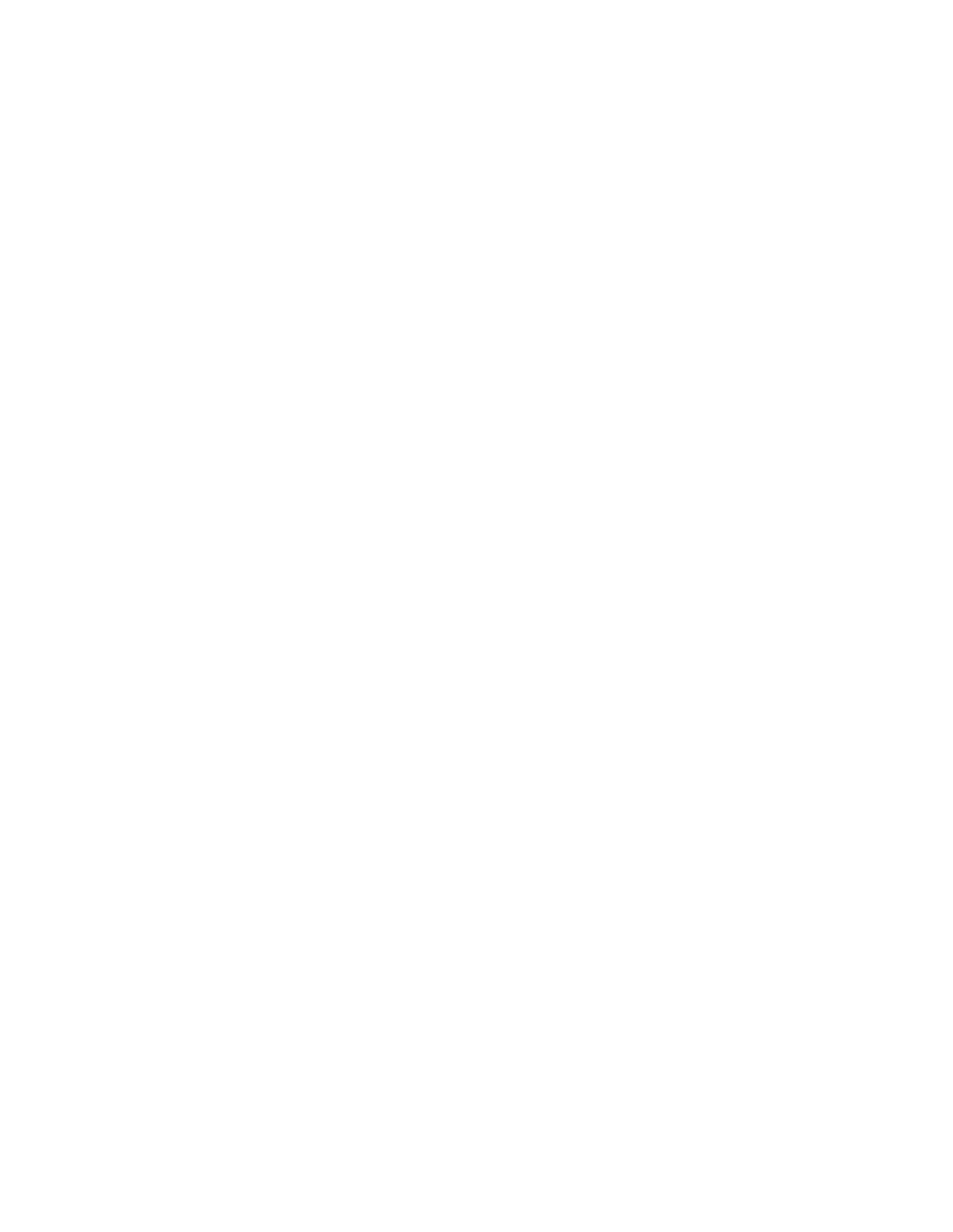

June 24, 2019

**Trinity River Authority** Kevin Ward, Region C Chair 5300 S Collins St. Arlington, TX 76018

#### Subject: City of Springtown, Texas Proposed Amendment to 2016 Region C Water Plan and 2017 State Water Plan

Dear Ladies and Gentlemen of Region C Water Planning Group,

As the City Engineer for the City of Springtown, Texas, I am writing to you today to formally request your support to amend the 2016 Region C Water Plan and 2017 State Water Plan. The reason we are requesting this amendment is that the City has decided to change our water strategy and more fully develop our surface water source from the Tarrant Regional System.

This amendment will allow the Water Plans to more fully represent the current thinking in the City of Springtown and allow us to access SWIFT funding, which is a great source of financing, especially for small communities.

We have worked closely with your consulting team, including Amy Kaarlela, and believe we have covered all the necessary documents. Included with this letter are all the pertinent tables from the Water Plan, appropriately revised.

I, and our consulting engineer William Moriarty P.E., plan on attending your regular meeting on Monday, June 24, 2019 where we will make a formal presentation to the Region C Planning Group and will of course be available for question.

Thank you in advance for your wonderful cooperation and your continued leadership on regional water issues.

Respectfully submitted,

Thomas Hoover Engineering, LLC

Thomas L Hoover, P.E.

P.O. Box 1808, Keller, TX 76244 817-913-1350 phone T.B.P.E. Firm Registration No. 006009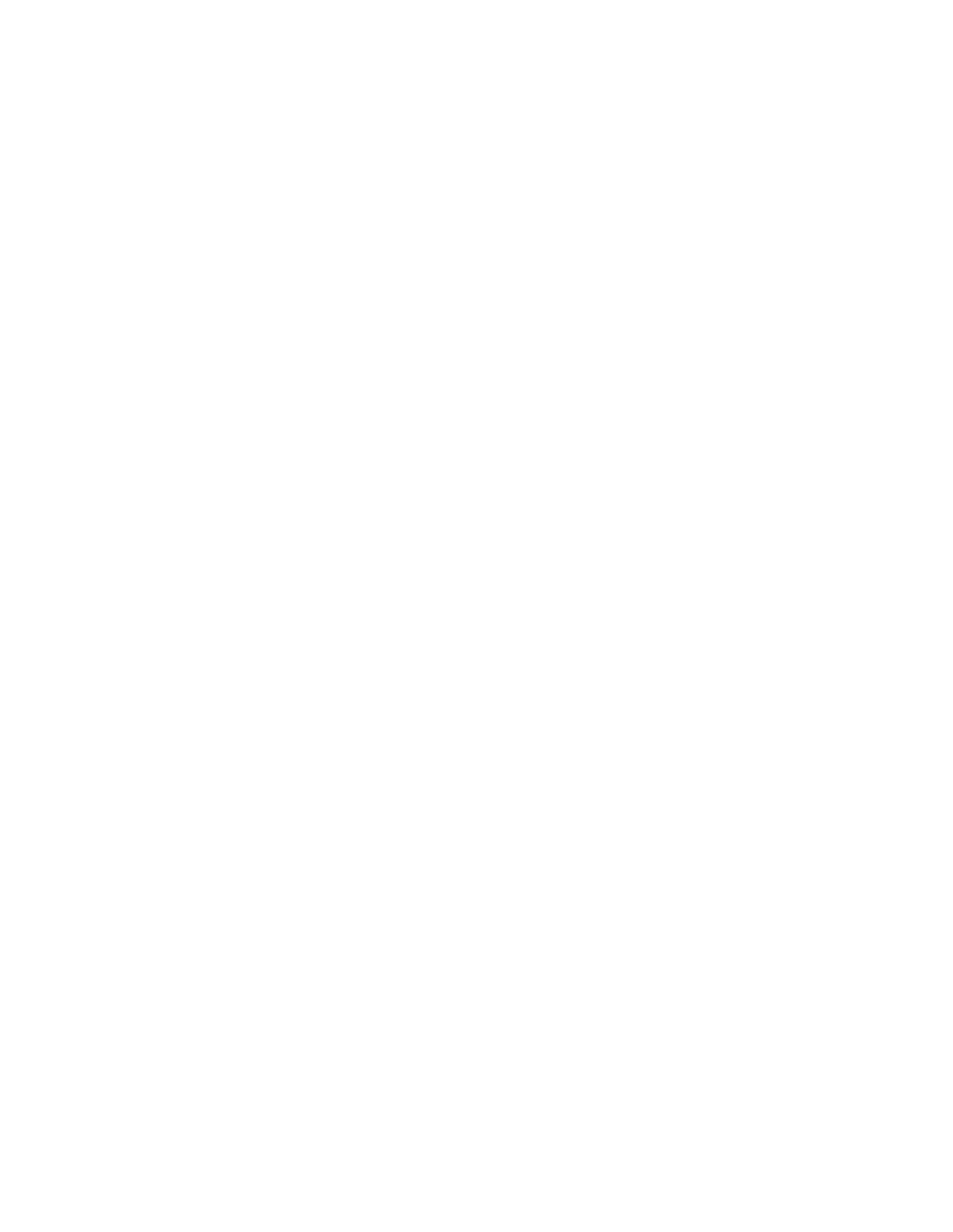### **Table 5D-296 Springtown**

|                                           | <b>Projected Population and Demand</b> |                |      |       |             |       |  |  |  |  |  |
|-------------------------------------------|----------------------------------------|----------------|------|-------|-------------|-------|--|--|--|--|--|
| (Values in Ac-Ft/Yr)                      | 2020                                   | 2030           | 2040 | 2050  | 2060        | 2070  |  |  |  |  |  |
| <b>Projected Population</b>               | 4,079                                  | 5,500<br>5,500 |      | 5,500 | 5,500       | 5,500 |  |  |  |  |  |
| <b>Projected Water Demand</b>             |                                        |                |      |       |             |       |  |  |  |  |  |
| <b>Municipal Demand</b>                   | 577                                    | 757            | 749  | 745   | 744         | 743   |  |  |  |  |  |
| <b>Total Projected Demand</b>             | 577                                    | 757            | 749  | 745   | 744         | 743   |  |  |  |  |  |
| <b>Currently Available Water Supplies</b> |                                        |                |      |       |             |       |  |  |  |  |  |
| Trinity Aquifer                           | 95                                     | 95             | 95   | 95    | 95          | 95    |  |  |  |  |  |
| Tarrant Regional Water District           | 340                                    | 340            | 340  | 340   | 340         | 327   |  |  |  |  |  |
| <b>Total Current Supplies</b>             | 435                                    | 435            | 435  | 435   | 435         | 422   |  |  |  |  |  |
| <b>Need (Demand - Current Supply)</b>     | 142                                    | 322            | 314  | 310   | 309         | 321   |  |  |  |  |  |
| <b>Water Management Strategies</b>        |                                        |                |      |       |             |       |  |  |  |  |  |
| <b>Water Conservation</b>                 | 5                                      | 8              | 7    | 10    | 12          | 15    |  |  |  |  |  |
| Trinity Aquifer - new wells               | 70                                     | 70             | 70   | 70    | 70          | 70    |  |  |  |  |  |
| Additional Water from TRWD                | 67                                     | 244            | 237  | 230   | 227         | 236   |  |  |  |  |  |
| Infrastructure needs (WTP Expansion &     |                                        |                |      |       |             |       |  |  |  |  |  |
| Lake Intake modifications for lower lake  | 67                                     | 244            | 237  | 230   | 227         | 236   |  |  |  |  |  |
| levels)                                   |                                        |                |      |       |             |       |  |  |  |  |  |
| <b>Total Water Management Strategies</b>  | 142                                    | 322            | 314  | 310   | 309         | 321   |  |  |  |  |  |
| Springtown Reserve (Shortage)             | 0                                      | 0              | 0    | 0     | $\mathbf 0$ | 0     |  |  |  |  |  |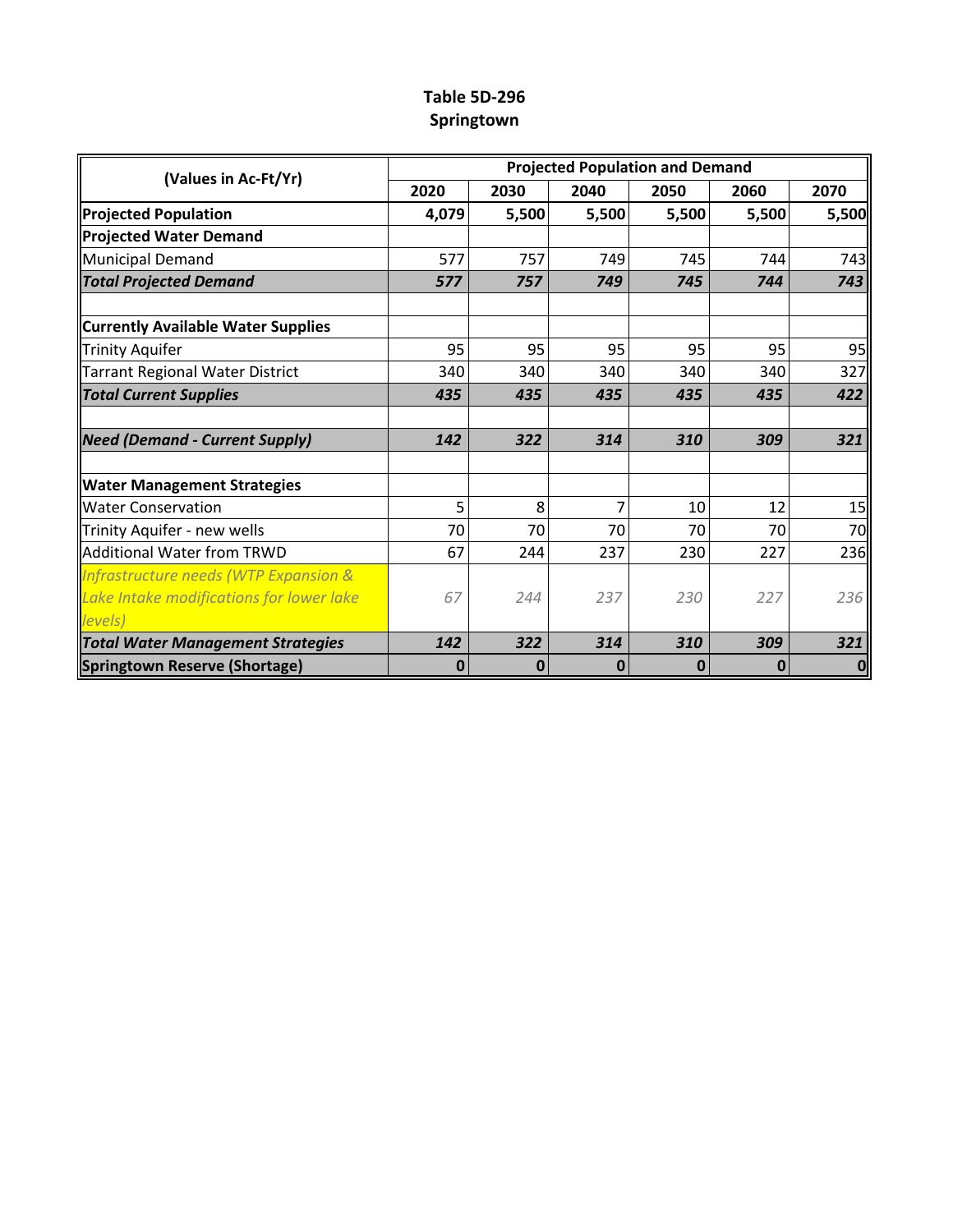## **Table C-293 Springtown**

| (Values in Ac-Ft/Yr)                      | <b>Projected Population and Demand</b> |       |       |       |       |       |  |  |  |  |
|-------------------------------------------|----------------------------------------|-------|-------|-------|-------|-------|--|--|--|--|
|                                           | 2020                                   | 2030  | 2040  | 2050  | 2060  | 2070  |  |  |  |  |
| <b>Projected Population</b>               | 4,079                                  | 5,500 | 5,500 | 5,500 | 5,500 | 5,500 |  |  |  |  |
| <b>Projected Water Demand</b>             |                                        |       |       |       |       |       |  |  |  |  |
| Municipal Demand                          | 577                                    | 757   | 749   | 745   | 744   | 743   |  |  |  |  |
| <b>Total Projected Demand</b>             | 577                                    | 757   | 749   | 745   | 744   | 743   |  |  |  |  |
| <b>Currently Available Water Supplies</b> |                                        |       |       |       |       |       |  |  |  |  |
| Trinity Aquifer                           | 95                                     | 95    | 95    | 95    | 95    | 95    |  |  |  |  |
| Tarrant Regional Water District           | 340                                    | 340   | 340   | 340   | 340   | 327   |  |  |  |  |
| <b>Total Current Supplies</b>             | 435                                    | 435   | 435   | 435   | 435   | 422   |  |  |  |  |
| <b>Need (Demand - Current Supply)</b>     | 142                                    | 322   | 314   | 310   | 309   | 321   |  |  |  |  |
| <b>Water Management Strategies</b>        |                                        |       |       |       |       |       |  |  |  |  |
| <b>Water Conservation</b>                 | 5                                      | 8     | 7     | 10    | 12    | 15    |  |  |  |  |
| Trinity Aquifer - new wells               | 70                                     | 70    | 70    | 70    | 70    | 70    |  |  |  |  |
| Additional Water from TRWD                | 67                                     | 244   | 237   | 230   | 227   | 236   |  |  |  |  |
| Infrastructure needs (WTP Expansion &     |                                        |       |       |       |       |       |  |  |  |  |
| Lake Intake modifications for lower lake  | 67                                     | 244   | 237   | 230   | 227   | 236   |  |  |  |  |
| levels)                                   |                                        |       |       |       |       |       |  |  |  |  |
| <b>Total Water Management Strategies</b>  | 142                                    | 322   | 314   | 310   | 309   | 321   |  |  |  |  |
| Springtown Reserve (Shortage)             | 0                                      | 0     | 0     | 0     | 0     | 0     |  |  |  |  |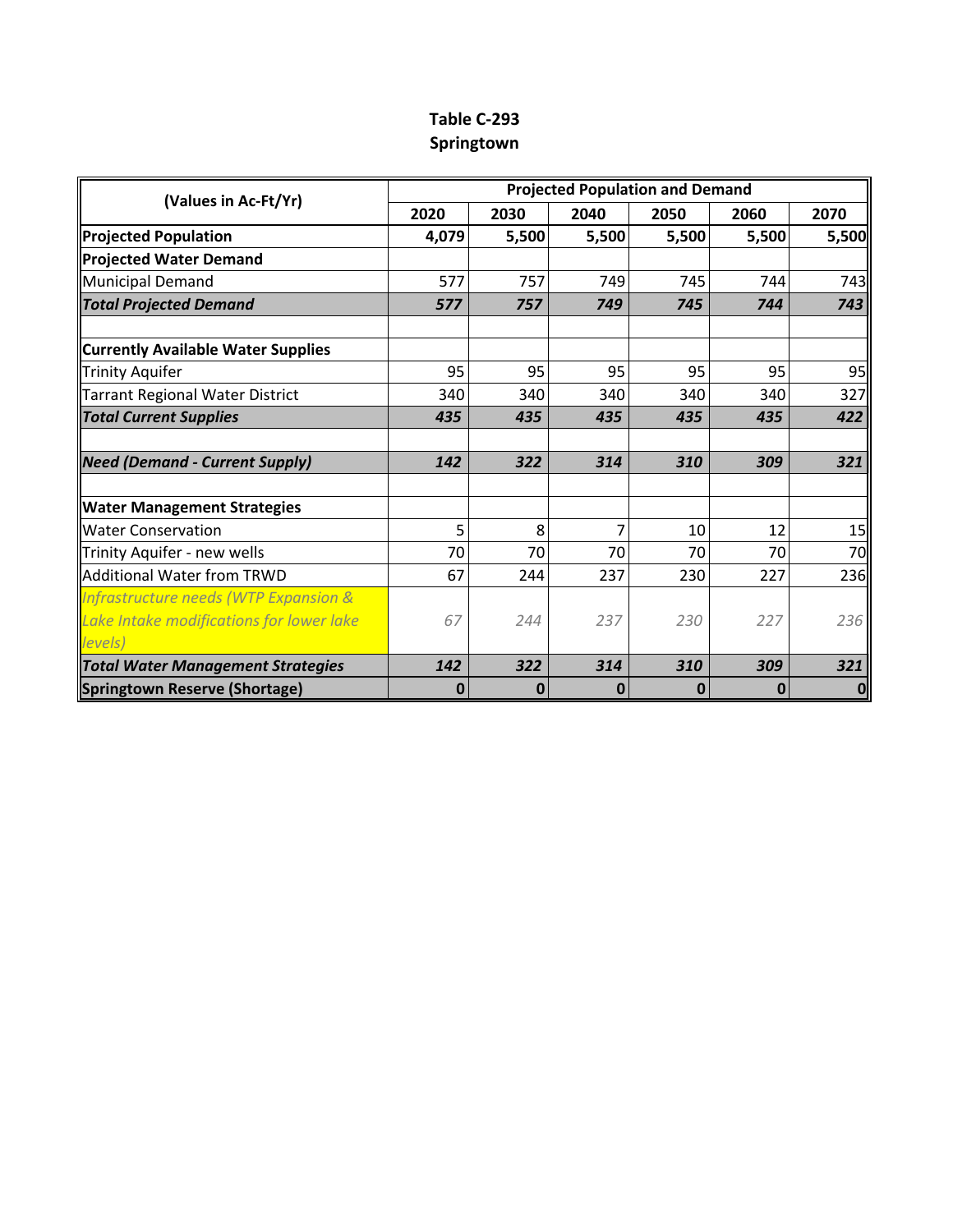| Table 5D.298                                                               |
|----------------------------------------------------------------------------|
| <b>Costs for Recommended Water Management Strategies for Parker County</b> |
| Not Covered Under Wholesale Water Providers                                |

|                         |                                    | Imple-                        |                |                                       | Unit Cost (\$/1000 gal) |                   |                  |  |  |  |  |  |  |
|-------------------------|------------------------------------|-------------------------------|----------------|---------------------------------------|-------------------------|-------------------|------------------|--|--|--|--|--|--|
| <b>Water User Group</b> | <b>Strategy</b>                    | mented                        | Quantity**     | <b>Capital Costs</b>                  | <b>With Debt</b>        | <b>After Debt</b> | <b>Table for</b> |  |  |  |  |  |  |
|                         |                                    | by:                           | (Ac-Ft/Yr)     |                                       | <b>Service</b>          | <b>Service</b>    | <b>Details</b>   |  |  |  |  |  |  |
|                         | Conservation                       | 2020                          | 40             | \$21,877                              | \$0.80                  | \$0.00            | $Q-10$           |  |  |  |  |  |  |
|                         | Fort Worth (TRWD)                  | 2020                          | 919            | \$0                                   | \$1.96                  | \$1.96            | None             |  |  |  |  |  |  |
| Aledo                   | Parallel pipeline and pump         |                               |                |                                       |                         |                   |                  |  |  |  |  |  |  |
|                         | station from Fort Worth            | 2040                          | 277            | \$7,710,500                           | \$8.18                  | \$1.03            | Q-169            |  |  |  |  |  |  |
|                         | Conservation                       | 2020                          | 6              | \$2,716                               | \$0.70                  | \$0.00            | $Q-10$           |  |  |  |  |  |  |
| Annetta                 |                                    |                               |                |                                       |                         |                   |                  |  |  |  |  |  |  |
|                         | Connect to Weatherford (TRWD)      | 2030                          | 196            | \$2,077,600                           | \$6.80                  | \$4.07            | Q-171            |  |  |  |  |  |  |
|                         | Conservation                       | 2020                          | $\overline{2}$ | \$1,136                               | \$0.29                  | \$0.00            | $Q-10$           |  |  |  |  |  |  |
| Annetta North           |                                    |                               |                |                                       |                         |                   |                  |  |  |  |  |  |  |
|                         | Connect to Weatherford (TRWD)      | 2040                          | 38             | \$59,400                              | \$4.28                  | \$3.88            | Q-171            |  |  |  |  |  |  |
|                         | Conservation                       | 2020                          | $\mathbf 1$    | \$1,026                               | \$0.26                  | \$0.00            | $Q-10$           |  |  |  |  |  |  |
| Annetta South           |                                    |                               |                |                                       |                         |                   |                  |  |  |  |  |  |  |
|                         | Connect to Weatherford (TRWD)      | 2040                          | 22             | \$1,183,300                           | \$18.83                 | \$5.02            | Q-171            |  |  |  |  |  |  |
|                         | Conservation                       |                               |                |                                       | See Tarrant County.     |                   |                  |  |  |  |  |  |  |
| Azle*                   | <b>Additional TRWD</b>             |                               |                |                                       | See Tarrant County.     |                   |                  |  |  |  |  |  |  |
|                         | Water treatment plant              | See Tarrant County.           |                |                                       |                         |                   |                  |  |  |  |  |  |  |
|                         | expansion                          |                               |                |                                       |                         |                   |                  |  |  |  |  |  |  |
| Cresson*                | Conservation                       | 2020                          | 2              | \$5,210                               | \$1.34                  | \$0.00            | $Q-10$           |  |  |  |  |  |  |
|                         | New wells in Trinity Aquifer       | 2020                          | 113            | \$917,300                             | \$2.89                  | \$0.79            | Q-170            |  |  |  |  |  |  |
| Fort Worth*             | Conservation                       | See Tarrant County.           |                |                                       |                         |                   |                  |  |  |  |  |  |  |
|                         | <b>Other Measures</b>              | See Fort Worth in Section 5C. |                |                                       |                         |                   |                  |  |  |  |  |  |  |
| Hudson Oaks             | Conservation                       | 2020                          | 36             | \$18,908                              | \$3.45                  | \$1.29            | $Q-10$           |  |  |  |  |  |  |
|                         | <b>Additional Weatherford</b>      | 2050                          | 192            | \$0                                   | \$3.78                  | \$3.78            | None             |  |  |  |  |  |  |
| Mineral Wells*          | Conservation                       | 2020                          | 6              | \$13,723                              | \$3.37                  | \$0.00            | $Q - 10$         |  |  |  |  |  |  |
|                         | Conservation                       | 2020                          | 441            | \$179,036                             | \$0.78                  | \$0.00            | $Q-10$           |  |  |  |  |  |  |
|                         | <b>Additional Weatherford</b>      | 2050                          | 3,978          | \$0                                   | \$3.78                  | \$3.78            | None             |  |  |  |  |  |  |
|                         | <b>Additional Walnut Creek SUD</b> | 2030                          | 364            | \$0                                   | \$5.25                  | \$5.25            | None             |  |  |  |  |  |  |
| Parker County Other     | Supply from TRWD                   | 2060                          | 9,618          | \$0                                   | \$0.97                  | \$0.97            | None             |  |  |  |  |  |  |
|                         | Water Treatment Plant and          |                               |                |                                       |                         |                   |                  |  |  |  |  |  |  |
|                         | <b>Transmission Facilities</b>     | 2060                          | 9,618          | \$116,775,000                         | \$5.12                  | \$2.01            | Q-174            |  |  |  |  |  |  |
|                         | New wells in Trinity Aquifer       | 2020                          | 200            | \$1,448,000                           | \$3                     | \$1               | Q-173            |  |  |  |  |  |  |
|                         | Conservation                       | 2020                          | 40             | \$35,633                              | \$1.83                  | \$0.00            | $Q-10$           |  |  |  |  |  |  |
|                         | Additional BRA with 1 MGD          |                               |                |                                       |                         |                   |                  |  |  |  |  |  |  |
| Parker County SUD*      | <b>Treatment Plant Expansion</b>   | 2020                          | 540            | \$6,776,000                           | \$4.60                  | \$1.38            | $Q-13$           |  |  |  |  |  |  |
|                         | Additional Groundwater (new        |                               |                |                                       |                         |                   |                  |  |  |  |  |  |  |
|                         | wells in Trinity aquifer)          | 2060                          | 513            | \$3,860,000                           | \$2.70                  | \$0.77            | $Q-172$          |  |  |  |  |  |  |
| Reno                    | Conservation                       | 2020                          | 4              | \$1,404                               | \$0.36                  | \$0.00            | $Q-10$           |  |  |  |  |  |  |
|                         | Additional Walnut Creek SUD        | 2040                          | 24             | \$0                                   | \$5.25                  | \$5.25            | None             |  |  |  |  |  |  |
|                         | Conservation                       | 2020                          | 15             | \$6,872                               | \$0.35                  | \$0.00            | $Q-10$           |  |  |  |  |  |  |
|                         | <b>Additional TRWD</b>             | 2020                          | 244            | \$0                                   | \$0.97                  | \$0.97            | None             |  |  |  |  |  |  |
|                         | Infrastructure needs (WTP          |                               |                |                                       |                         |                   |                  |  |  |  |  |  |  |
| Springtown              | <b>Expansion &amp; Lake Intake</b> | 2020                          | 244            | \$2,645,240                           | \$3.43                  | \$0.70            | Q-175            |  |  |  |  |  |  |
|                         | modifications for lower lake       |                               |                |                                       |                         |                   |                  |  |  |  |  |  |  |
|                         | levels)                            |                               |                |                                       |                         |                   |                  |  |  |  |  |  |  |
|                         | New wells in Trinity Aquifer       | 2020                          | 70             | \$998,400                             | \$4.81                  | \$1.12            | Q-176            |  |  |  |  |  |  |
| Walnut Creek SUD*       | Conservation                       | 2020                          | 117            | \$75,798                              | \$1.30                  | \$0.00            | $Q-10$           |  |  |  |  |  |  |
|                         | <b>Other Measures</b>              |                               |                | See Walnut Creek SUD in Section 5C.2. |                         |                   |                  |  |  |  |  |  |  |
| Weatherford             | Conservation                       | 2020                          | 1,756          | \$3,295,000                           | \$10.25                 | \$1.29            | $Q - 10$         |  |  |  |  |  |  |
|                         | <b>Other Measures</b>              |                               |                | See Weatherford in Section 5C.2.      |                         |                   |                  |  |  |  |  |  |  |
|                         | Conservation                       | 2020                          | 47             | \$40,117                              | \$1.72                  | \$0.00            | $Q - 10$         |  |  |  |  |  |  |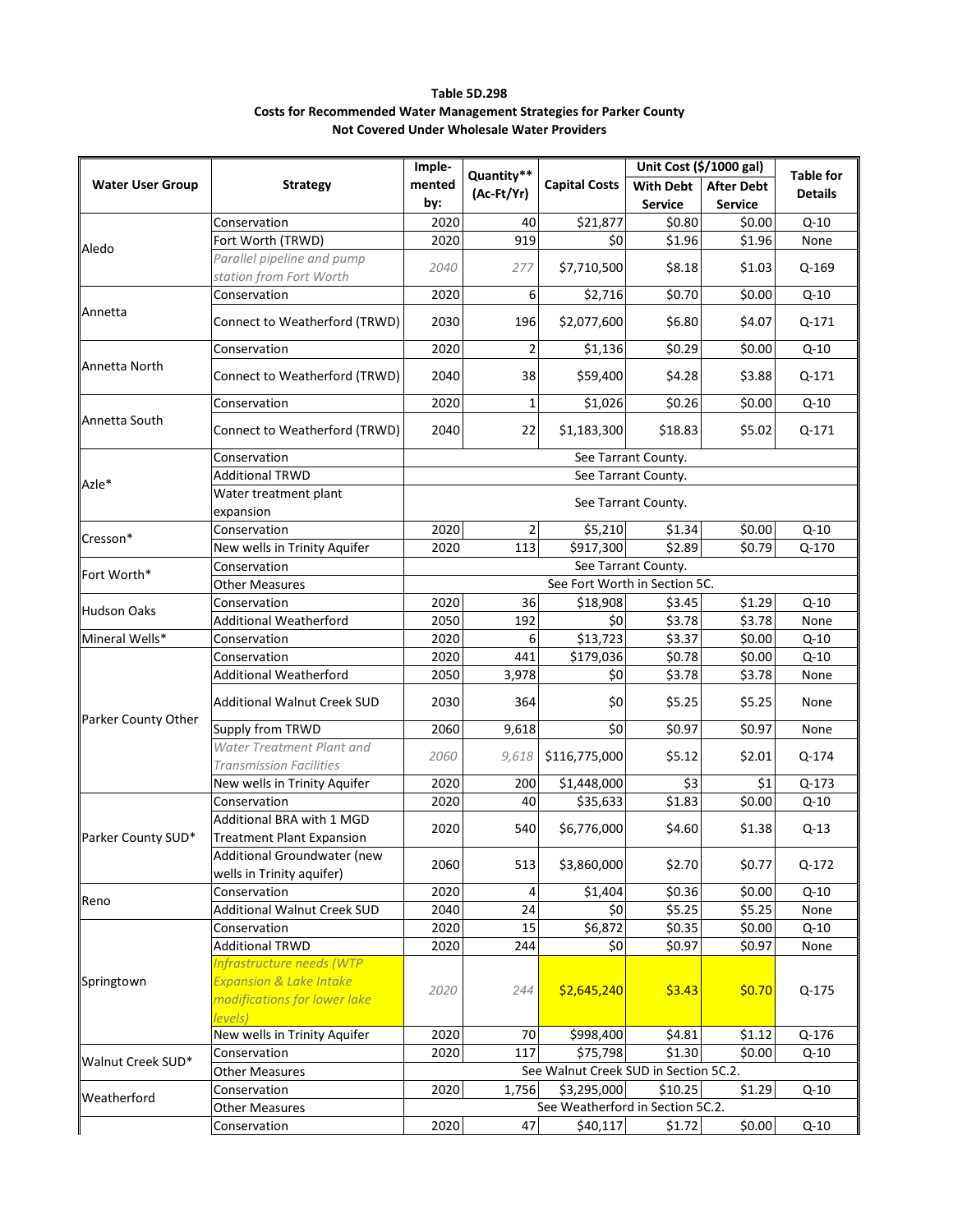| <b>Table 5D.298</b>                                                        |  |  |  |  |  |  |
|----------------------------------------------------------------------------|--|--|--|--|--|--|
| <b>Costs for Recommended Water Management Strategies for Parker County</b> |  |  |  |  |  |  |
| Not Covered Under Wholesale Water Providers                                |  |  |  |  |  |  |

|                                    |                                          | Imple-        | Quantity** |                      | Unit Cost $(\frac{5}{1000}$ gal)                                          | <b>Table for</b> |                |
|------------------------------------|------------------------------------------|---------------|------------|----------------------|---------------------------------------------------------------------------|------------------|----------------|
| <b>Water User Group</b>            | <b>Strategy</b>                          | mented<br>by: | (Ac-Ft/Yr) | <b>Capital Costs</b> | <b>With Debt</b><br><b>After Debt</b><br><b>Service</b><br><b>Service</b> |                  | <b>Details</b> |
| <b>Willow Park</b>                 | Supply from Weatherford                  | 2030          | 1,562      | \$0                  | \$3.78                                                                    | \$3.78           | None           |
|                                    | Connect to Weatherford (TRWD)<br>Phase I | 2030          | 306        | \$588,100            | \$4.43                                                                    | \$3.94           | $Q - 171$      |
| <b>Parker County</b><br>Irrigation | None                                     | N/A           | N/A        | N/A                  | N/A                                                                       | N/A              | N/A            |
| <b>Parker County</b><br>Livestock  | None                                     | N/A           | N/A        | N/A                  | N/A                                                                       | N/A              | N/A            |
| <b>Parker County</b>               | Conservation                             | 2030          | 31         | \$0                  | \$0.95                                                                    | \$0.95           | $Q-11$         |
| Manufacturing                      | Additional Weatherford                   | 2030          | 634        | \$0                  | \$3.78                                                                    | \$3.78           | None           |
|                                    | <b>Additional Walnut Creek SUD</b>       | 2030          | 87         | \$0                  | \$5.25                                                                    | \$5.25           | None           |
| <b>Parker County Mining None</b>   |                                          | N/A           | N/A        | N/A                  | N/A                                                                       | N/A              | N/A            |
| Parker County Steam<br>Electric    | Additional Weatherford                   | 2050          | 88         | \$0                  | \$1.89                                                                    | \$1.89           | None           |

Notes: Water User Groups marked with an \* extend into more than one county.

\*\*Quantities listed are for the WUG only. They do not include the WUG's customers.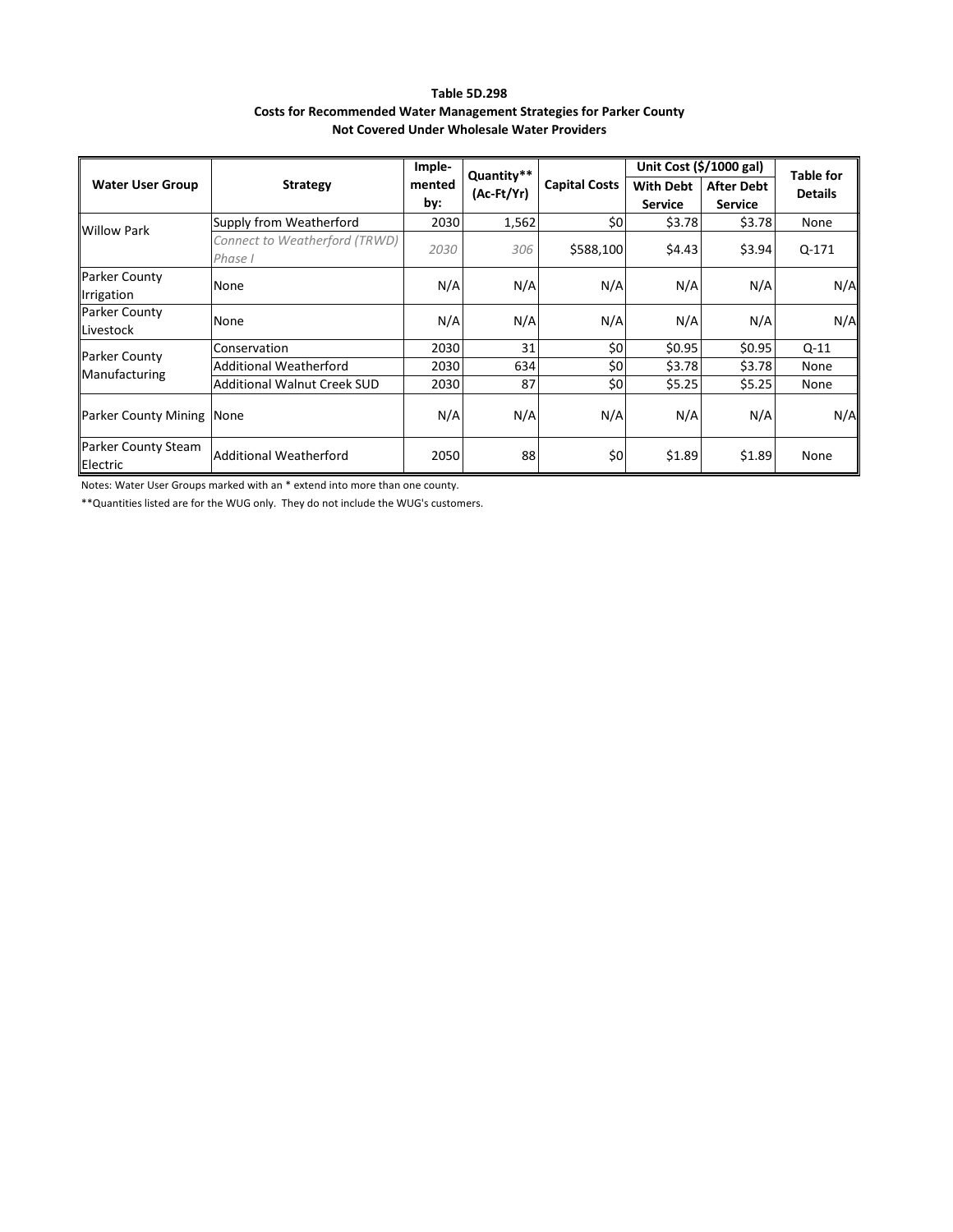### **Table 5D.299**

### **Summary of Recommended Water Management Strategies for Parker County Not Covered Under Wholesale Water Providers**

| <b>Type of Strategy</b> | <b>Quantity (Ac-</b><br>Ft/Yr | <b>Capital Costs</b> |  |  |  |
|-------------------------|-------------------------------|----------------------|--|--|--|
| Conservation            | 2,544                         | \$3,698,456          |  |  |  |
| Purchase from WWP       | 17,965                        | \$3,320,300          |  |  |  |
| Delivery infrastructure | 583                           | \$8,298,600          |  |  |  |
| <b>Treatment plants</b> | 10,402                        | \$126,196,240        |  |  |  |
| Groundwater             | 896                           | \$7,223,700          |  |  |  |
| llTotal                 |                               | \$148,737,296        |  |  |  |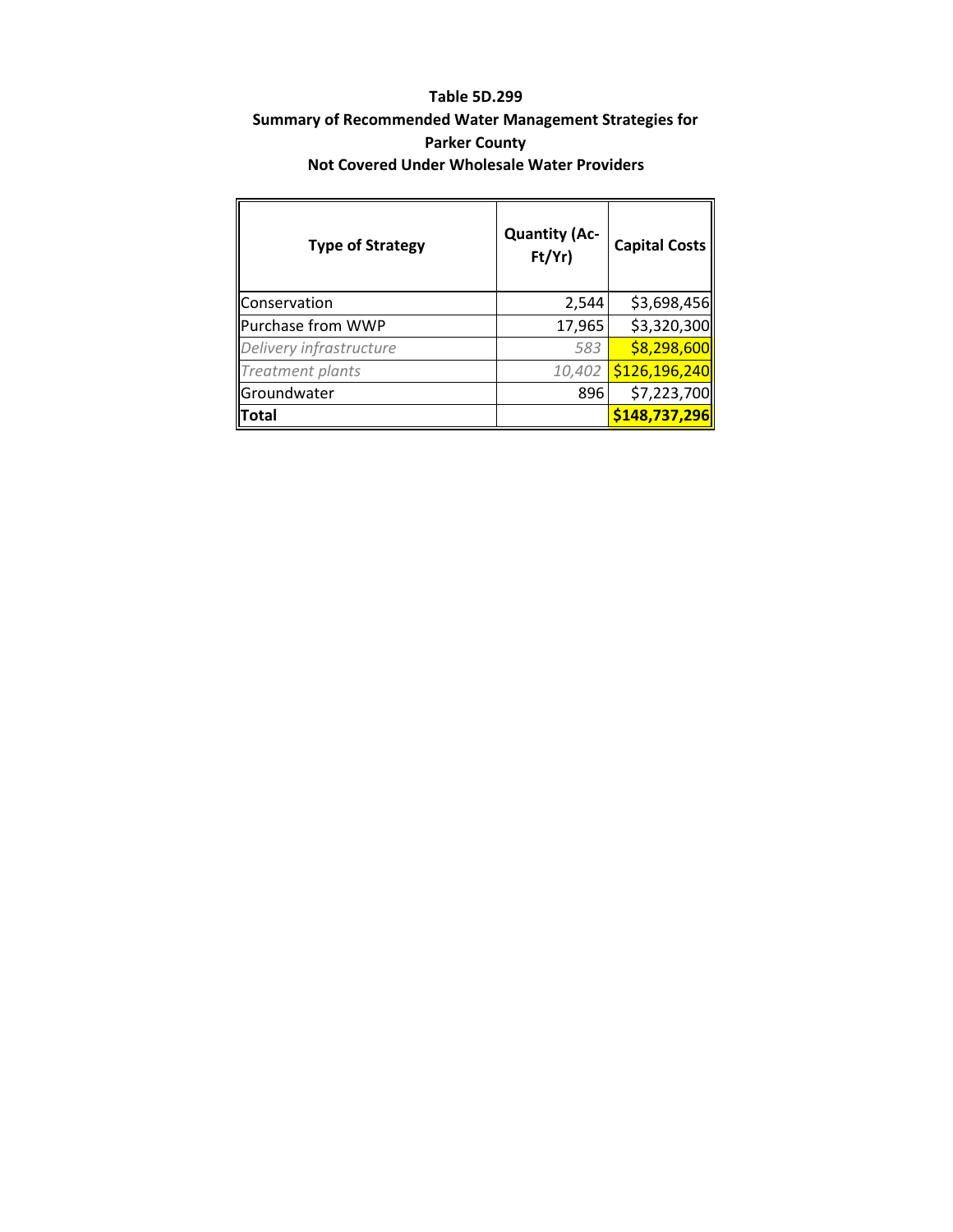|                                                                              |      |            | Table Q-175     |                                                             |           |             |
|------------------------------------------------------------------------------|------|------------|-----------------|-------------------------------------------------------------|-----------|-------------|
|                                                                              |      |            |                 | Springtown - Surface Water Treatment Plant & Supply Project |           |             |
| Owner: Springtown<br>Amount: 244 Ac-Ft/Yr                                    |      |            |                 |                                                             |           |             |
| <b>CAPITAL COSTS</b>                                                         | Size | Quantity   | Unit            | <b>Unit Price</b>                                           | Cost      |             |
| Raw Water Station<br><b>Water Treatment Plant</b><br>Expansion (0.5 MGD) and |      |            | 1 <sub>LS</sub> |                                                             | \$496,702 | \$496,702   |
| upgrade                                                                      |      | 0.05 MGD   | LS              | \$1,425,519                                                 |           | \$1,425,519 |
| <b>Subtotal</b>                                                              |      |            |                 |                                                             |           | \$1,922,221 |
| Engineering and Contingencies (35%)                                          |      |            |                 |                                                             |           | \$672,777   |
| <b>Subtotal</b>                                                              |      |            |                 |                                                             |           | \$2,594,998 |
| Permitting and Mitigation                                                    |      |            |                 |                                                             |           | \$5,000     |
| <b>Construction Total</b>                                                    |      |            |                 |                                                             |           | \$2,600,000 |
| <b>Interest During Construction</b>                                          |      | (6 months) |                 |                                                             |           | \$45,240    |
| <b>TOTAL COST</b>                                                            |      |            |                 |                                                             |           | \$2,645,240 |
| <b>Annual Cost</b><br>Debt Service (5.5% for 20 years)                       |      |            |                 |                                                             |           | \$217,121   |
| <b>Operation and Maintenance</b>                                             |      |            |                 |                                                             |           | \$55,550    |
| <b>Total Annual Costs</b>                                                    |      |            |                 |                                                             |           | \$272,671   |
| Unit Costs (During Amortization)                                             |      |            |                 |                                                             |           |             |
| Cost per ac-ft                                                               |      |            |                 |                                                             | \$        | 1,117.51    |
| Cost per 1000 gallons                                                        |      |            |                 |                                                             | \$        | 3.43        |
| Unit Costs (After Amorization)                                               |      |            |                 |                                                             |           |             |
| Cost per ac-ft                                                               |      |            |                 |                                                             | \$        | 227.66      |
| Cost per 1000 gallons                                                        |      |            |                 |                                                             | \$        | 0.70        |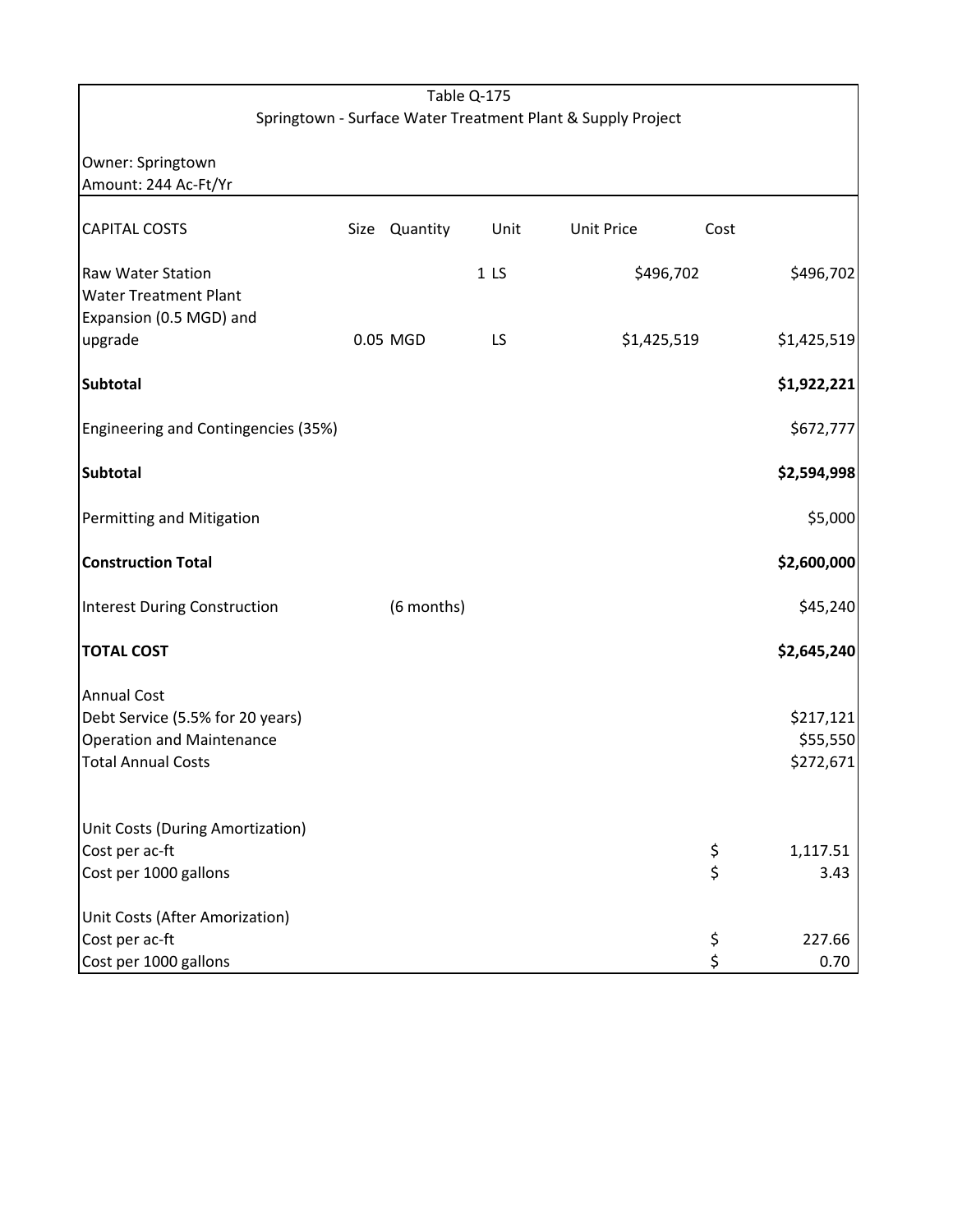| <b>Wholesale Water Provider</b>       | <b>Supplies</b><br>Available in<br>2070 from<br><b>Current</b><br>Sources <sup>(a)</sup> | <b>Supplies</b><br><b>Available in</b><br>2070 from New<br>Strategies <sup>(a)</sup> | Total<br><b>Supplies</b><br>Available in<br>$2070^{(a)}$ | % of Total<br><b>Supply from</b><br><b>Conservation</b><br>and Reuse | Cost of<br><b>Strategies</b><br>(Millions) |  |
|---------------------------------------|------------------------------------------------------------------------------------------|--------------------------------------------------------------------------------------|----------------------------------------------------------|----------------------------------------------------------------------|--------------------------------------------|--|
| Dallas Water Utilities                | 506,363                                                                                  | 414,323                                                                              | 920,686                                                  | 31.9%                                                                | \$4,265                                    |  |
| Tarrant Regional Water District       | 489,024                                                                                  | 483,702                                                                              | 972,726                                                  | 23.4%                                                                | \$5,620                                    |  |
| North Texas Municipal Water District  | 383,146                                                                                  | 580,122                                                                              | 963,268                                                  | 20.6%                                                                | \$8,209                                    |  |
| City of Fort Worth                    | 282,992                                                                                  | 257,766                                                                              | 540,757                                                  | 26.1%                                                                | \$1,198                                    |  |
| Trinity River Authority               | 114,996                                                                                  | 142,426                                                                              | 257,422                                                  | 42.8%                                                                | \$81                                       |  |
| Upper Trinity Regional Water District | 41,002                                                                                   | 130,566                                                                              | 171,568                                                  | 26.9%                                                                | \$1,325                                    |  |
| Greater Texoma Utility Authority      | 23,333                                                                                   | 69,837                                                                               | 93,170                                                   | 10.0%                                                                | \$240                                      |  |
| Total for Region $C^{(b)}$            | 1,631,508                                                                                | 1,795,148                                                                            | 3,426,656                                                |                                                                      | \$23,643                                   |  |
| <b>Total Demand in Region C</b>       |                                                                                          |                                                                                      | 2,939,880                                                |                                                                      |                                            |  |
| <b>Management Supply Factor</b>       |                                                                                          |                                                                                      | 1.166                                                    |                                                                      |                                            |  |

**Table ES.2 2070 Supplies for the Largest Wholesale Providers and for Region C**

Notes:

(a) Current sources include only those that area connected. Some supplies are used by more than one supplier. For example, TRWD supplies water to TRA and Fort Worth, DWU supplies water to UTRWD, etc.

(b) Total for Region C is not a sum of the numbers above. It includes other providers as well. Some supplies serve multiple suppliers.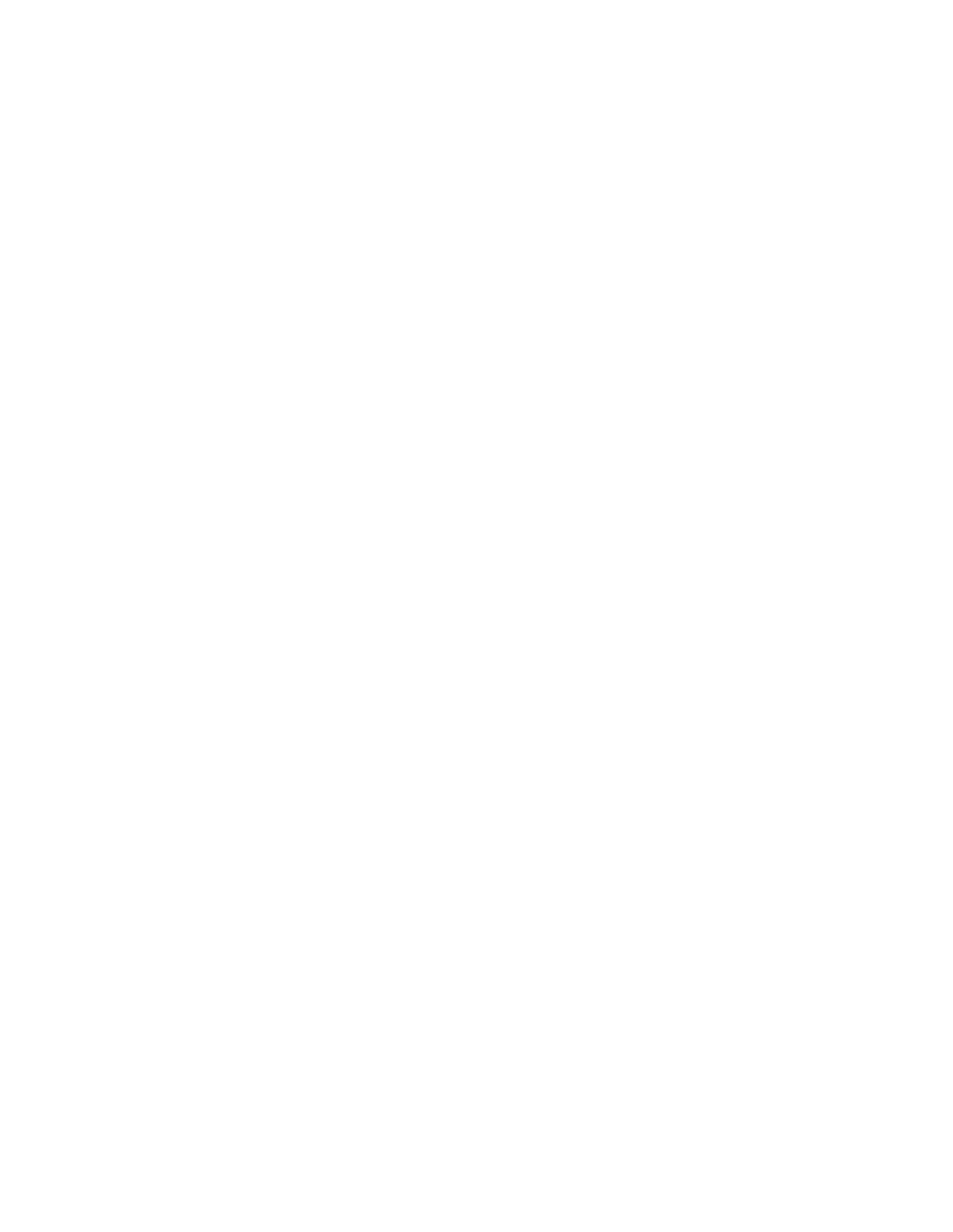# **Table ES.3**

# **Summary of Recommended Strategies - Region C WWPs and WUGs\***

*\*volumes shown in gray italics are infrastructure projects to utilize the supply volumes from other strategies*

| Entity                 | <b>Recommended Strategy</b>                                         | <b>Capital Cost</b> | <b>Cost Table</b> | <b>First Decade</b><br>of Water<br><b>Strategy</b> | <b>First</b><br><b>Decade</b><br>Water<br><b>Supply</b><br>Volume<br>(acre-<br>feet/year) | <b>First Decade</b><br><b>Estimated Annual</b><br><b>Average Unit Cost</b><br>(\$/acre-foot/year) | <b>Year 2070</b><br>Water<br><b>Supply</b><br>Volume<br>(acre-<br>feet/year) | <b>Year 2070</b><br><b>Estimated</b><br><b>Annual Average</b><br><b>Unit Cost</b><br>$$/acre-$<br>foot/year) | <b>Year 2020</b><br>Water<br><b>Supply</b><br>Volume<br>(acre-<br>feet/year) | <b>Year 2030</b><br>Water<br>Supply<br>Volume<br>(acre-<br>feet/year) | <b>Year 2040</b><br>Water<br><b>Supply</b><br>Volume<br>(acre-<br>feet/year) | Year 2050<br>Water<br><b>Supply</b><br>Volume<br>(acre-<br>feet/year) | <b>Year 2060</b><br>Water<br><b>Supply</b><br>Volume<br>(acre-<br>feet/year) | <b>Year 2070</b><br>Water<br><b>Supply</b><br>Volume<br>(acre-<br>feet/year) |
|------------------------|---------------------------------------------------------------------|---------------------|-------------------|----------------------------------------------------|-------------------------------------------------------------------------------------------|---------------------------------------------------------------------------------------------------|------------------------------------------------------------------------------|--------------------------------------------------------------------------------------------------------------|------------------------------------------------------------------------------|-----------------------------------------------------------------------|------------------------------------------------------------------------------|-----------------------------------------------------------------------|------------------------------------------------------------------------------|------------------------------------------------------------------------------|
| <b>Parker County</b>   |                                                                     |                     |                   |                                                    |                                                                                           |                                                                                                   |                                                                              |                                                                                                              |                                                                              |                                                                       |                                                                              |                                                                       |                                                                              |                                                                              |
| Aledo                  | Parallel pipeline and pump station from Fort Worth                  | \$7,710,500         | Q-169             | 2040                                               | 67                                                                                        | \$2,665                                                                                           | 269                                                                          | \$336                                                                                                        |                                                                              |                                                                       | 67                                                                           | 164                                                                   | 277                                                                          | 269                                                                          |
| Annetta                | Connect to Weatherford (TRWD)                                       | \$2,077,600         | $Q-171$           | 2030                                               | 25                                                                                        | \$2,216                                                                                           | 196                                                                          | \$1,326                                                                                                      |                                                                              | 25                                                                    | 28                                                                           | 35                                                                    | 90                                                                           | 196                                                                          |
| Annetta North          | Connect to Weatherford (TRWD)                                       | \$59,400            | Q-171             | 2040                                               |                                                                                           | \$1,395                                                                                           | 38                                                                           | \$1,264                                                                                                      |                                                                              | $\Omega$                                                              |                                                                              | 16                                                                    | 25                                                                           | 38                                                                           |
| Annetta South          | Connect to Weatherford (TRWD)                                       | \$1,183,300         | $Q-171$           | 2040                                               |                                                                                           | \$6,136                                                                                           | 22                                                                           | \$1,636                                                                                                      |                                                                              | $\Omega$                                                              |                                                                              | 10                                                                    | 16                                                                           | 22                                                                           |
| Cresson*               | New wells in Trinity Aquifer                                        | \$917,300           | Q-170             | 2020                                               | 113                                                                                       | \$941                                                                                             | 113                                                                          | \$259                                                                                                        | 113                                                                          | 113                                                                   | 113                                                                          | 113                                                                   | 113                                                                          | 113                                                                          |
| Parker County Other    | Water Treatment Plant and Transmission Facilities                   | \$116,775,000       | Q-174             | 2060                                               | 3,635                                                                                     | \$1,668                                                                                           | 9,618                                                                        | \$1,668                                                                                                      |                                                                              | $\Omega$                                                              |                                                                              |                                                                       | 3,635                                                                        | 9,618                                                                        |
| Parker County Other    | New wells in Trinity Aquifer                                        | \$1,448,000         | Q-173             | 2020                                               | 200                                                                                       | \$849                                                                                             | 200                                                                          | \$244                                                                                                        | 200                                                                          | 200                                                                   | 200                                                                          | 200                                                                   | 200                                                                          | 200                                                                          |
| Parker County SUD*     | Additional BRA with 1 MGD Treatment Plant Expansion                 | \$6,776,000         | $Q-13$            | 2020                                               | 540                                                                                       | \$1,499                                                                                           | 540                                                                          | \$450                                                                                                        | 540                                                                          | 540                                                                   | 540                                                                          | 540                                                                   | 540                                                                          | 540                                                                          |
| Parker County SUD*     | Additional Groundwater (new wells in Trinity aquifer)               | \$3,860,000         | Q-172             | 2060                                               | 513                                                                                       | \$881                                                                                             | 513                                                                          | \$881                                                                                                        |                                                                              |                                                                       |                                                                              |                                                                       | 513                                                                          | 513                                                                          |
| Springtown             | Infrastructure improvements at Lake intake                          | \$2,645,24          | Q-175             | 2020                                               | 67                                                                                        | \$1,11                                                                                            | 236                                                                          | \$228                                                                                                        | 67                                                                           | 244                                                                   | 237                                                                          | 230                                                                   | 227                                                                          | 236                                                                          |
| Springtown             | New wells in Trinity Aquifer                                        | \$998,400           | Q-176             | 2020                                               | 70                                                                                        | \$1,566                                                                                           | 70                                                                           | \$366                                                                                                        | 70                                                                           | 70                                                                    | 70                                                                           | 70                                                                    | 70                                                                           | 70                                                                           |
| <b>Willow Park</b>     | Connect to Weatherford (TRWD) Phase I                               | \$588,100           | $Q-171$           | 2030                                               | 137                                                                                       | \$1,444                                                                                           | 1,562                                                                        | \$1,284                                                                                                      |                                                                              | 137                                                                   | 306                                                                          | 706                                                                   | 1,135                                                                        | 1,562                                                                        |
| <b>Rockwall County</b> |                                                                     |                     |                   |                                                    |                                                                                           |                                                                                                   |                                                                              |                                                                                                              |                                                                              |                                                                       |                                                                              |                                                                       |                                                                              |                                                                              |
| Blackland WSC*         | Direct Connection to NTMWD                                          | \$3,295,55          | Q-179             | 2020                                               | 48                                                                                        | \$407                                                                                             | 356                                                                          | \$65                                                                                                         | 48                                                                           | 153                                                                   | 204                                                                          | 246                                                                   | 296                                                                          | 356                                                                          |
| Cash SUD               | Increase delivery infrastructure from NTWMD                         | \$6,654,70          | Q-180             | 2020                                               | 1,165                                                                                     | \$531                                                                                             | 1,042                                                                        | \$53                                                                                                         | 1,165                                                                        | 1,075                                                                 | 782                                                                          | 824                                                                   | 927                                                                          | 1,042                                                                        |
| Fate                   | Increase delivery infrastructure from NTMWD                         | \$15,075,000        | Q-182             | 2060                                               | 390                                                                                       | \$528                                                                                             | 2,982                                                                        | \$528                                                                                                        |                                                                              |                                                                       |                                                                              |                                                                       | 390                                                                          | 2,982                                                                        |
| <b>Tarrant County</b>  |                                                                     |                     |                   |                                                    |                                                                                           |                                                                                                   |                                                                              |                                                                                                              |                                                                              |                                                                       |                                                                              |                                                                       |                                                                              |                                                                              |
| Azle*                  | Water treatment plant expansion                                     | \$11,046,000        | $Q-13$            | 2020                                               | 162                                                                                       | \$805                                                                                             | 1,641                                                                        | \$241                                                                                                        | 162                                                                          | 255                                                                   | 383                                                                          | 607                                                                   | 925                                                                          | 1,641                                                                        |
| Benbrook               | Water treatment plant expansions                                    | \$13,715,000        | $Q-13$            | 2060                                               | 2,342                                                                                     | \$701                                                                                             | 2,307                                                                        | \$701                                                                                                        |                                                                              |                                                                       |                                                                              |                                                                       | 2,342                                                                        | 2,307                                                                        |
| Bethesda WSC*          | Connection to Arlington                                             | \$18,698,000        | Q-184             | 2020                                               | 1,416                                                                                     | \$704                                                                                             | 2,614                                                                        | \$104                                                                                                        | 1,416                                                                        | 1,619                                                                 | 1,833                                                                        | 2,072                                                                 | 2,336                                                                        | 2,614                                                                        |
| <b>Blue Mound</b>      | Purchase Existing Water System from Monarch Utilities               | \$5,000,000         | Q-185             | 2020                                               |                                                                                           | NA                                                                                                |                                                                              | NA                                                                                                           |                                                                              |                                                                       |                                                                              |                                                                       |                                                                              |                                                                              |
| Burleson*              | Increase delivery infrastructure from Fort Worth                    | \$21,780,000        | Q-186             | 2040                                               | 967                                                                                       | \$401                                                                                             | 5,541                                                                        | \$72                                                                                                         |                                                                              |                                                                       | 967                                                                          | 2,386                                                                 | 3,922                                                                        | 5,541                                                                        |
| Crowley                | Increase delivery infrastructure from Fort Worth                    | \$11,558,000        | Q-187             | 2030                                               | 184                                                                                       | \$394                                                                                             | 3,028                                                                        | \$75                                                                                                         |                                                                              | 184                                                                   | 678                                                                          | 1,297                                                                 | 2,347                                                                        | 3,028                                                                        |
| Johnson County SUD*    | Connect to Grand Prairie                                            | \$86,140,000        | Q-188             | 2020                                               | 6,726                                                                                     | \$1,248                                                                                           | 6,726                                                                        | \$176                                                                                                        | 6,726                                                                        | 6,726                                                                 | 6,726                                                                        | 6,726                                                                 | 6,726                                                                        | 6,726                                                                        |
| Keller                 | Increase delivery infrastructure from Fort Worth                    | \$17,535,000        | Q-189             | 2030                                               | 2,170                                                                                     | \$196                                                                                             | 5,679                                                                        | \$49                                                                                                         |                                                                              | 2,170                                                                 | 3,697                                                                        | 4,516                                                                 | 5,139                                                                        | 5,679                                                                        |
| Kennedale              | Increase delivery infrastructure from Ft Worth                      | \$3,685,000         | Q-191             | 2040                                               | 188                                                                                       | \$1,284                                                                                           | 277                                                                          | \$192                                                                                                        |                                                                              | $\mathbf 0$                                                           | 188                                                                          | 239                                                                   | 283                                                                          | 277                                                                          |
| Kennedale              | Connect to Arlington                                                | \$1,720,000         | Q-190             | 2020                                               | 280                                                                                       | \$619                                                                                             | 280                                                                          | \$104                                                                                                        | 280                                                                          | 280                                                                   | 280                                                                          | 280                                                                   | 280                                                                          | 280                                                                          |
| Pantego                | Connect to Arlington                                                | \$778,000           | Q-192             | 2030                                               | 27                                                                                        | \$2,776                                                                                           | 24                                                                           | \$345                                                                                                        |                                                                              | 27                                                                    | 27                                                                           | 26                                                                    | 25                                                                           | 24                                                                           |
| Pantego                | Connect to Fort Worth                                               | \$831,000           | Q-193             | 2030                                               | 27                                                                                        | \$3,001                                                                                           | 24                                                                           | \$385                                                                                                        |                                                                              | 27                                                                    | 27                                                                           | 26                                                                    | 25                                                                           | 24                                                                           |
| Pelican Bay            | Azle (TRWD)                                                         | \$956,000           | Q-194             | 2030                                               | 11                                                                                        | \$7,332                                                                                           | 12                                                                           | \$714                                                                                                        |                                                                              | 11                                                                    | 11                                                                           | 11                                                                    | 11                                                                           | 12                                                                           |
| Southlake*             | Increase delivery infrastructure from Ft Worth                      | \$43,035,000        | Q-195             | 2020                                               | 141                                                                                       | \$479                                                                                             | 8,349                                                                        | \$46                                                                                                         |                                                                              | 141                                                                   | 2,157                                                                        | 4,198                                                                 | 6,264                                                                        | 8,349                                                                        |
| Watauga                | Increase delivery infrastructure North Richland<br>Hills/Fort Worth | \$1,874,676         | Q-199             | 2020                                               | 980                                                                                       | \$69                                                                                              | 1,225                                                                        | \$9                                                                                                          | 980                                                                          | 1,119                                                                 | 1,254                                                                        | 1,208                                                                 | 1,192                                                                        | 1,225                                                                        |